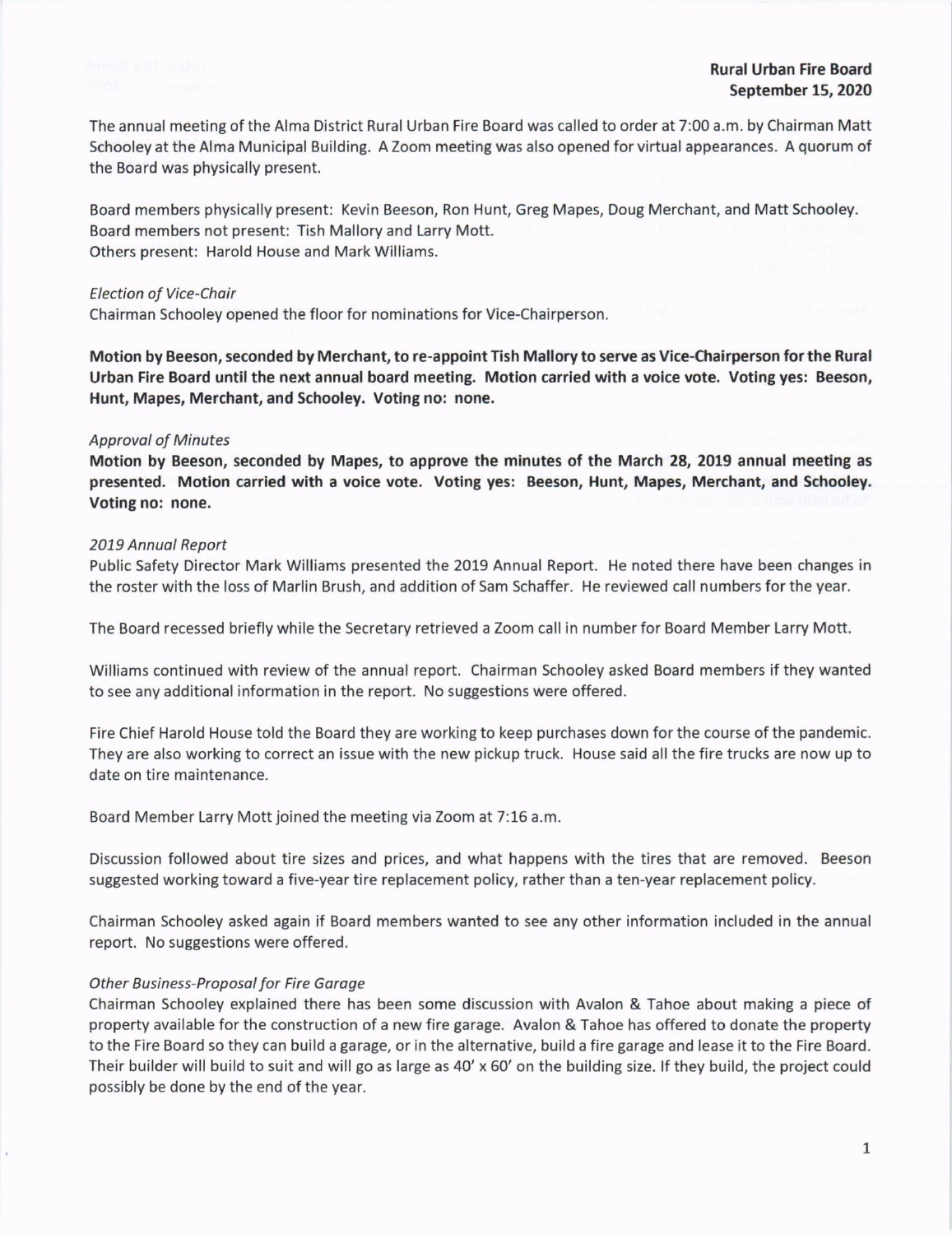Discussion followed about purchase versus lease. Williams told Board members Avalon & Tahoe had suggested a 51 lease. Further discussion followed about legalities and technicalities. Williams asked if the Board could give permission for Iegal review of the proposal. Members agreed. Mapes suggested the idea be reviewed with our insurance agent as well. Beeson noted a fire suppression system would be necessary for the new building and asked ifthe Fire Board could payfor the system if Avalon & Tahoe put up the building. Schooley said that accepting the offer to build a building would open up opportunities for the Fire Board to look at other options for the money donated by ABATE.

# Motion by Merchant, seconded by Mapes, to move forward with the lease option proposed by Avalon & Tahoe for a new fire garage. Motion carried with a voice vote. Voting yes: Beeson, Hunt, Mapes, Merchant, and Schooley. voting no: none. Abstained: Mott.

Commissioner Mott abstained from the vote as he had been unable to hear the entire discussion.

Discussion continued about the proposed building. Beeson suggested calling a special meeting to approve an agreement as soon as it is ready. Merchant asked if the Fire Board would be interested in partnering with Sumner and Seville Townships to build a building outside the Alma city limits. Board members agreed a discussion needs to be held with other departments.

## Other Business-Interlocal Agreement

Chairman Schooley asked for suggestions to update the lnterlocal Agreement. He said his goal was to make the agreement a functioning document. He suggested starting with updating meeting information to set meeting dates that will meet needs of members. No comments were offered when Schooley asked about using the name stated in the lnterlocal Agreement.

Schooley made the following suggestions for updates to the agreement: quarterly meetings will be held the third Tuesday of January, April, July, and October. Language about emergency meetings will be included; the budget will be presented at the January meeting; the "annual" meeting will be held in July, and the budget section will include "30 days to adopt the proposed budget".

Beeson recommended adding language about moving meeting dates if the scheduled date falls on a national holiday. He also suggested a budget workshop prior to presentation of the budget.

Schooley asked about the current formula being used for billing. A general consensus of Board members was that the current formula needs to be simplified. Schooley suggested a meeting be scheduled for October 15<sup>th</sup>, to review and approve changes to the agreement and review the building proposal.

Merchant asked if response times could be discussed. He is considering pulling Arcada Township out of the district and wants to work with Williams and House to look at districting. Mapes agreed a restructure might be something to consider.

Merchant said this was all put together in 1954. Times have changed, and these things should be reviewed so agencies can work together to improve service. Discussion followed.